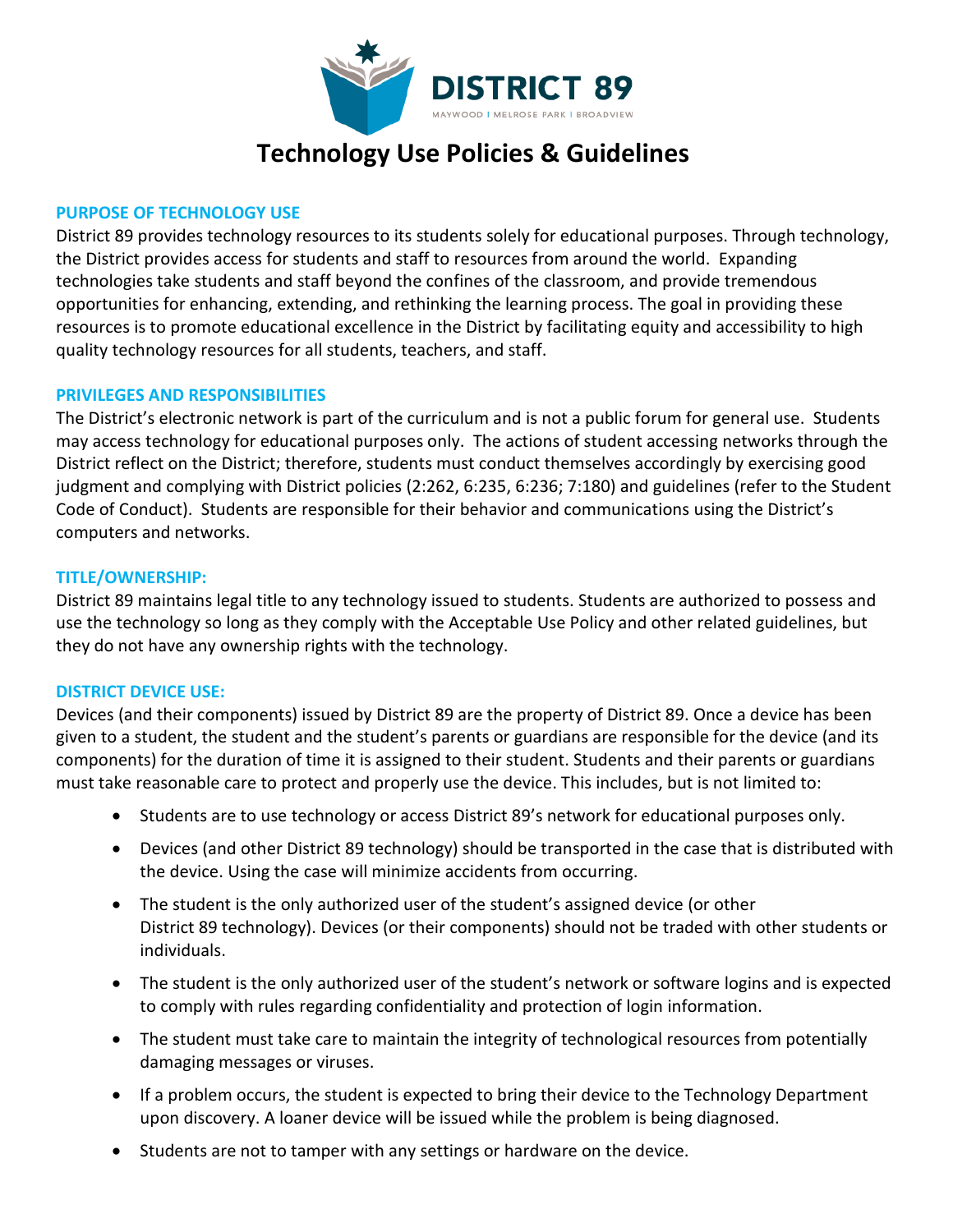

## **Technology Use Policies & Guidelines (Cont.)**

- District 89 applied labels, asset tags and other identifiers may not be removed from devices or other District 89 technology.
- Devices (and other District 89 technology) must not be marked with markers, stickers, or other similar materials.
- The district is not responsible for providing internet access to any families with children in District 89 schools, however the district may be able to provide hot spot device when families are facing extreme hardship.

#### **NO EXPECTATION OF PRIVACY**

Students have no expectation of privacy with respect to District technology (including District devices, email accounts, internet, servers, networks, or systems). The District reserves the right to access and/or monitor students' use of District technology and information stored on or transmitted through District technology. In addition, the District reserves the right to log technology use, to monitor fileserver space utilization by users, and to examine users' files and materials as needed, and at its discretion.

#### **DISCIPLINARY ACTION:**

Violations of policy, or any administrative regulations and guidelines governing the use of technology, may result in disciplinary action which could include loss of network access, loss of technology use, suspension or expulsion, and/or other appropriate disciplinary action. Violations of local, state, or federal law may subject students to prosecution by appropriate law enforcement authorities.

#### **DAMAGE TO DEVICE:**

Manufacturer defect and accidental damage coverage are included with the devices. District 89 will be responsible for repairs that fall into these categories. Damage will be assessed on a case-by-case basis. District 89 reserves the right to inspect the devices at any time. If damage is determined to be intentional, the family will be financially responsible for the replacement or repair of the device, its components, or other monetary damages.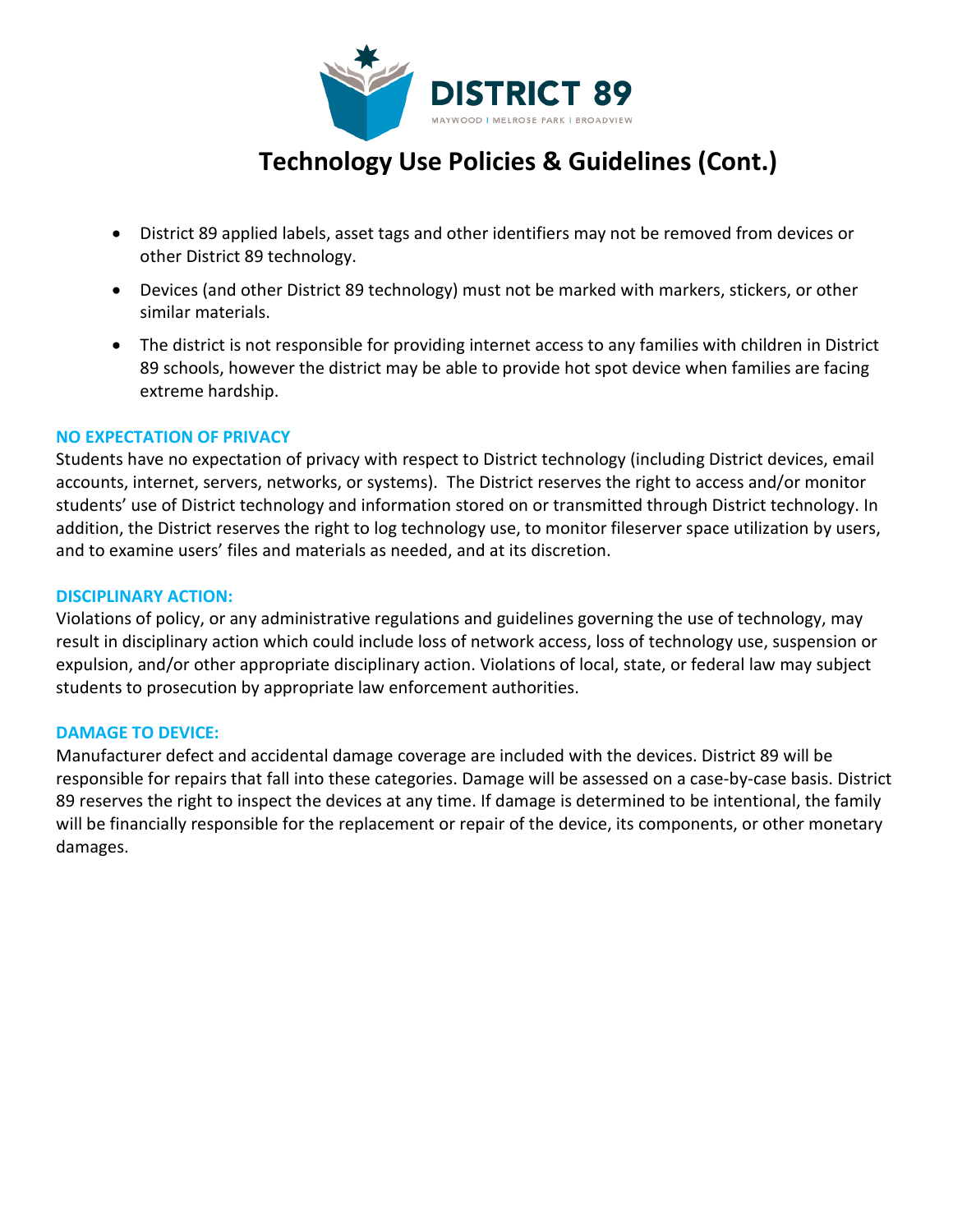

# **Technology Acceptable Use Policy**

The parent and the student agree to comply with the District's technology use policies, procedures, rules, and guidelines, including the following:

- This document (Technology Use Policies and Guidelines);
- [Board Policy 6:235, Access to Electronic Networks;](https://boardpolicyonline.com/?b=maywood_89&s=93908)
- [Administrative Procedure 6:235-AP1, Acceptable Use of the District's Electronic Networks;](https://boardpolicyonline.com/?b=maywood_89&s=93909) and
- [Board Policy 7:180, Prevention of and Response to Bullying, Intimidation, and Harassment.](https://boardpolicyonline.com/?b=maywood_89&s=93909)

**For purposes of the agreements set forth herein, the documents listed above are referred to collectively as the District's "Acceptable Use Policy."**

#### **STUDENT EXPECTATIONS**

I have read, understood, and will follow the District's Acceptable Use Policy. If I break this agreement, the consequences could include suspension of device privileges and/or disciplinary action. I also understand the school devices, network and email accounts are owned by Maywood, Melrose Park, Broadview School District 89 and that Maywood, Melrose Park, Broadview School District 89 has the right to access and monitor my use of District technology and information stored on or transmitted through District technology, at any time.

#### **PARENT/GUARDIAN ACCEPTABLE USE SIGNATURE**

Parent collaboration and consent working together is a crucial focus of Maywood, Melrose Park, Broadview School District 89. We encourage you to have your children guide you through their work so you will see their work as it develops.

As parents, students and teachers work together, we become a strong learning community, therefore, creating more opportunities for our students to become successful. As the parent or guardian of this student, I have read the Maywood, Melrose Park, Broadview School District 89 Acceptable Use Policy. I understand that technology is provided for educational purposes in keeping with the academic goals of Maywood, Melrose Park, Broadview School District 89, and that student use for any other purpose is inappropriate. I recognize it is impossible for the school to restrict access to all controversial materials, and I will not hold the school responsible for materials acquired on the school network or devices.

I understand that children's device activities at home should be supervised as they can affect the academic environment at school. I understand and will support my student in adhering to the District's Acceptable Use Policy. I am aware that if my child breaches this agreement, the consequences could include suspension of device privileges and/or disciplinary action. I also understand the school network, devices, and email accounts are owned by Maywood, Melrose Park, Broadview School District 89 and that Maywood, Melrose Park, Broadview School District 89 has the right to access and monitor my child's use of District technology and information stored on or transmitted through District technology, at any time. I hereby give permission for my child to use District technology as defined herein (i.e., District devices, email accounts, internet, servers, networks, and systems).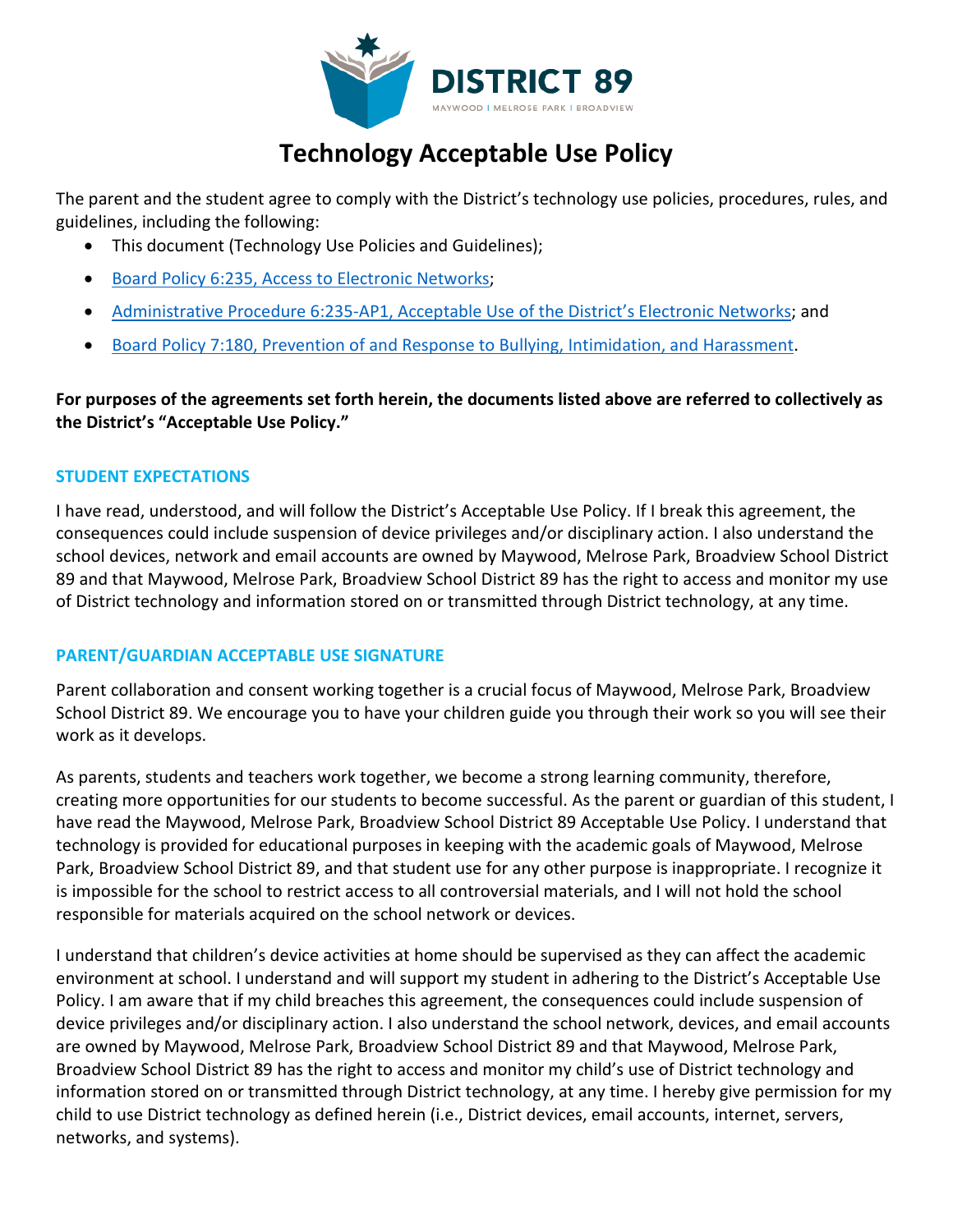

# **Technology Acceptable Use Policy (Cont.)**

#### **PARENT/GUARDIAN STUDENT IMAGES FOR EDUCATIONAL PURPOSES**

Maywood, Melrose Park, Broadview School District 89 attempts to provide students with the best educational practices and resources. District 89 schools will also attempt to recognize student achievement and success by publishing student names and/or pictures in the newspaper, school-based web pages or blogs, school newsletters, and video/cable access television. The information which may be released for publication includes only the student's name, class, participation in officially recognized activities and sports, degrees, honors, and awards. Photographs and video recordings may also be taken during school activities for use on Maywood, Melrose Park, Broadview School District 89 web pages, blogs, newsletters, yearbooks, and newspaper articles. Maywood, Melrose Park, Broadview School District 89 owns photographs and video recordings and all rights to them.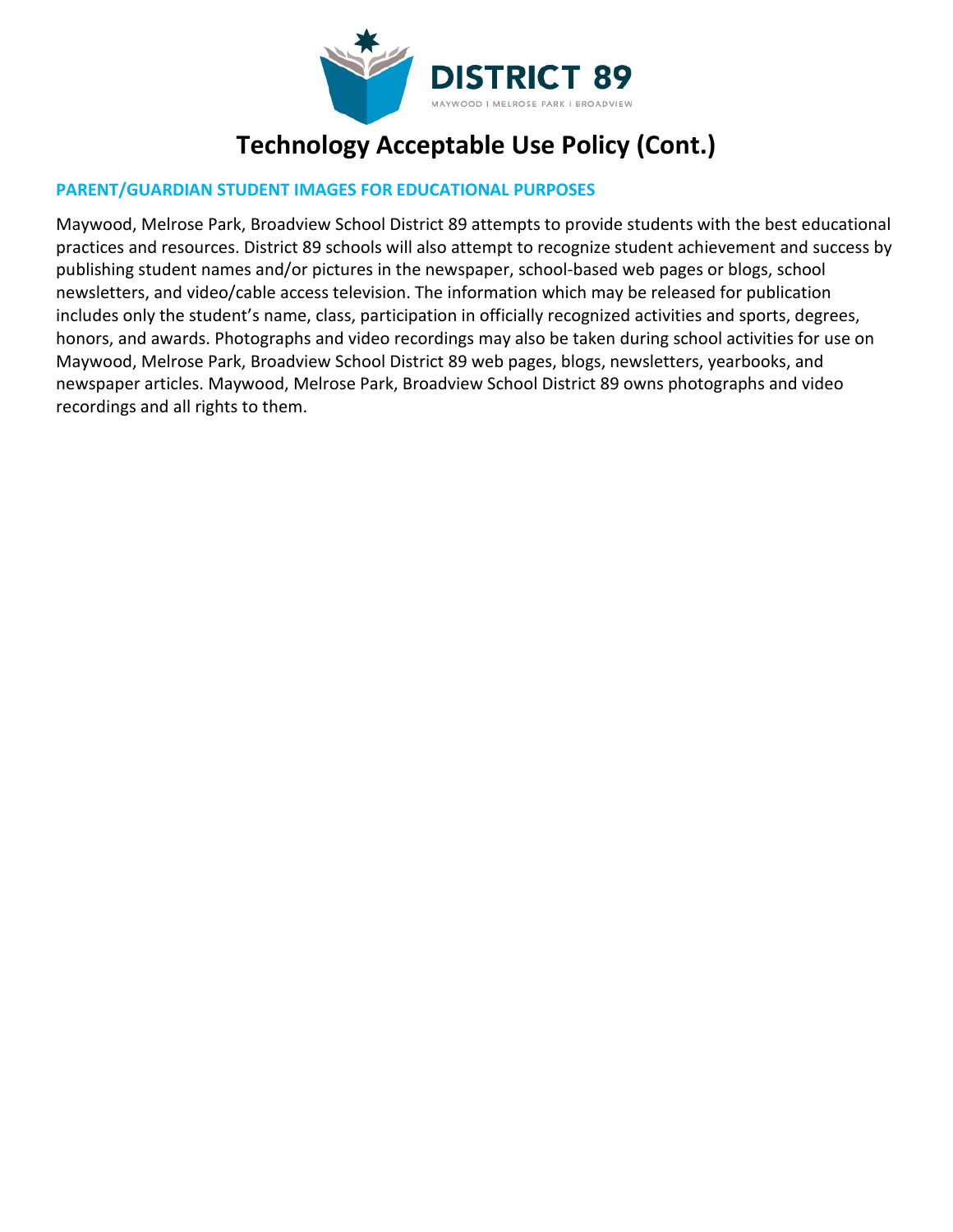

### **Student's Authorization for Internet Access 2022-2023**

We, the undersigned, agree to abide by the terms and conditions of the District's Acceptable Use Policy. The District's Acceptable Use Policy is posted in each building's computer lab, school office and the District website at www.maywood89.org. We understand that any unacceptable use shall be grounds for the denial, revocation, or suspension of the student's Internet privilege; may result in additional discipline up to and including expulsion from school and may result in criminal or civil penalty.

We understand that the District makes no warranties of any kind, whether express or implied, regarding the Internet, and bears no responsibility for accuracy or quality of information or services or the loss of data. I hereby release the School District and its Board members, employees, and agents from any claims and damages arising from my child's use of, or inability to use, District technology. In addition, we agree to indemnify the District for any losses, costs, or damages, including reasonable attorney fees, incurred by the District relating to, or arising out of, any violation of the Acceptable Use Policy or any unauthorized charges or fees.

Put an X or  $\checkmark$  next to the statement below when you have viewed all three documents above as the parent:

 I have read & understand the *Technology Use Policies and Guidelines*, *Technology Acceptable Use Policy*, and *Student's Authorization for Internet Access 2022- 2023*.

Put an X or  $\checkmark$  next to the statement below when you have viewed all three documents above as the student:

 I have read & understand the *Technology Use Policies and Guidelines*, *Technology Acceptable Use Policy*, and *Student's Authorization for Internet Access 2022- 2023*.

Parent Signature: \_\_\_\_\_\_\_\_\_\_\_\_\_\_\_\_\_\_\_\_\_\_\_\_\_\_\_\_

Date: \_\_\_\_\_\_\_\_\_\_\_\_\_\_\_\_\_\_\_\_\_\_\_

Date: \_\_\_\_\_\_\_\_\_\_\_\_\_\_\_\_\_\_\_\_\_\_\_

Student Signature: \_\_\_\_\_\_\_\_\_\_\_\_\_\_\_\_\_\_\_\_\_\_\_\_\_\_\_\_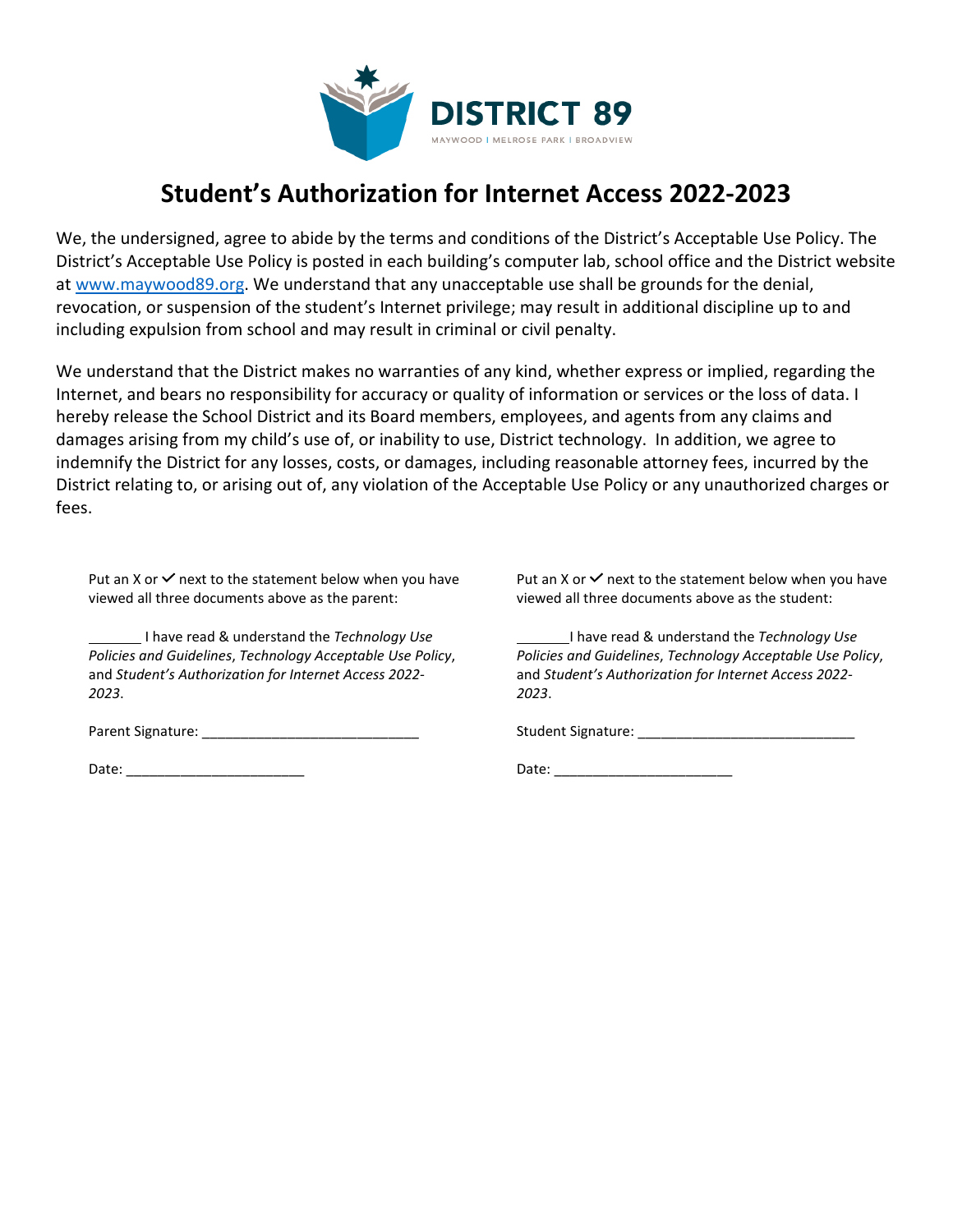

## **Student/Parent Device Contract and Home Use Agreement**

#### *Parent/Guardian and Student Agree to the Following:*

- 1. Parent/Guardian and student will review all aspects of the District 89's *Technology Use Polices and Guidelines, Technology Acceptable Use Policy,* and *Student's Authorization for Internet Access 2022-2023.*  These documents apply to the use and care of the Student Device both at school and outside of school.
- 2. The Student Device will be designated for use by the undersigned student.
- 3. Accessing the internet via the Student Device shall be used for instructional purposes and not for recreational or employment activities.
- 4. District 89 has the right to recall and review the contents of the reports produced by the installed filtering software, which tracks usage data, time of day of access and captures internet browsing history.
- 5. District 89 has the right to recall and review the contents of the Student Device at any time including any personal information that may be stored on or accessible by the device.
- 6. Device use unrelated to the District 89 educational program (including but not limited to downloading of personal games or music and installing additional applications) are prohibited. Students or family members should not try to change anything on the issued Student Devices. This includes, but is not limited to, commands, copying or installing software, setting pass code locks, or copying files of any type. Each one should remain in the district specifications.
- 7. Damaging or vandalizing hardware, keyboard, screen, software, or data will not be accepted. Students attempting to unlock the district devices or change device settings is also not allowed. It is each student's responsibility to check the device before and after use and to report problems to the teacher when needed. Students must handle the devices with care when using and transporting them.
- 8. Once the Student Device is returned, data the student may have stored on the device will no longer be accessible.
- 9. The Student Device comes equipped with an Internet content filtering service configured and other management and monitoring tools and software to limit student access to harmful and inappropriate Internet sites or applications, software, or hardware that put personal student information at risk and comply with state and national student data privacy laws. Nevertheless, by signing below, you acknowledge that it is impossible for the District to restrict access to all controversial and inappropriate material. Parents and guardians are still responsible for monitoring their students' use of the Device.
- 10. The Student Device and accessories will be surrendered immediately upon request of the instructor or other school official.
- 11. The district is not responsible for providing internet access to any families with children in District 89 schools.
- 12. Parent/Guardian and/or student accepts full responsibility for the Student Device. Parent/Guardian agrees to reimburse the school for any damage caused because of student negligence or misconduct regardless of where the damage occurs.